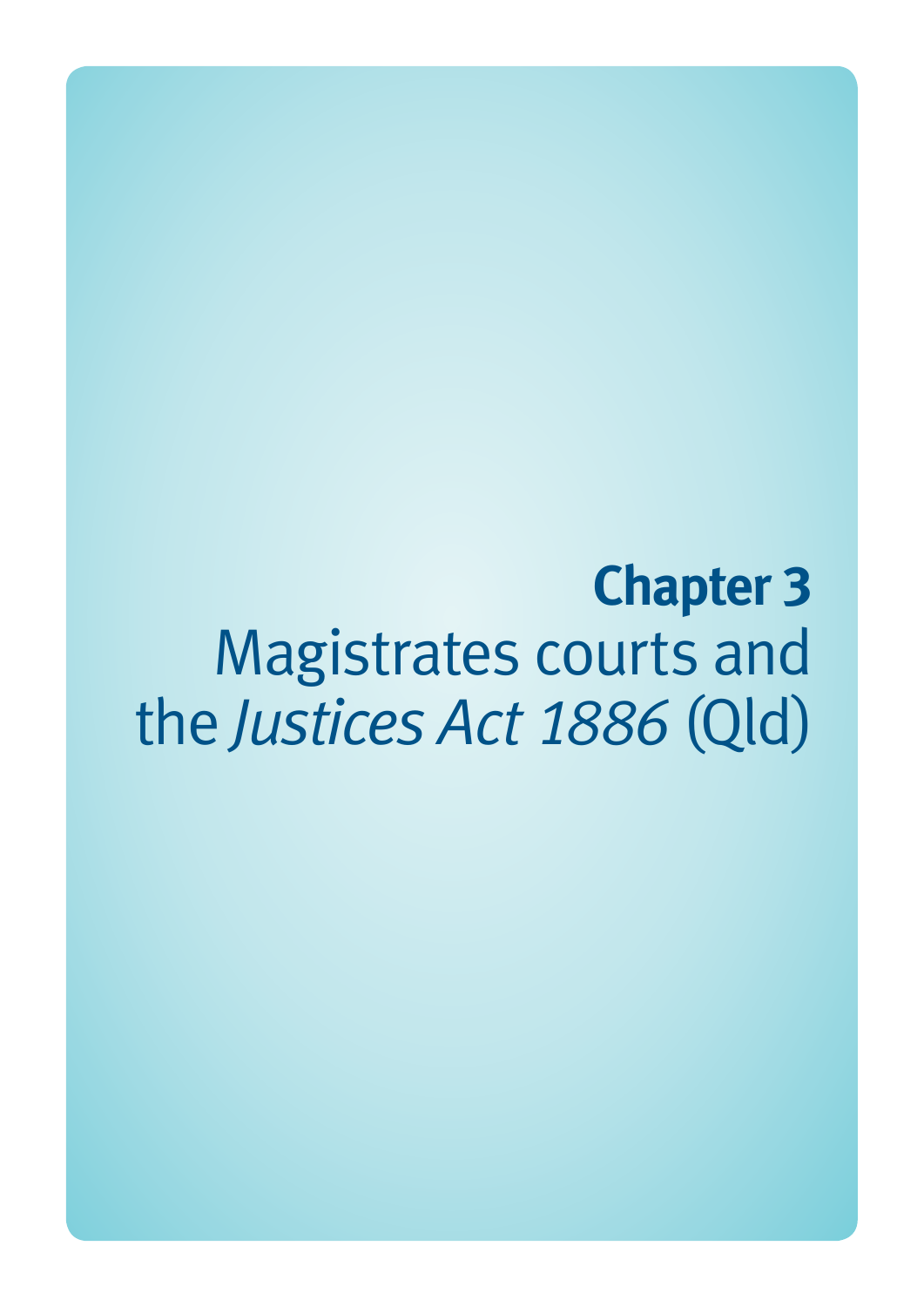# **Chapter 3—Magistrates courts and the**  *Justices Act 1886* **(Qld)**

# **A. Overview**

### **3-1 Justices Act**

The *[Justices Act 1886](http://www.legislation.qld.gov.au/LEGISLTN/CURRENT/J/JusticeA1886.pdf)* (Qld) provides the machinery for the establishment of magistrates courts and procedures to follow. The Act is divided into the following 12 parts:

- Part 1—Preliminary
- Part 2 (repealed)
- Part 3—Jurisdiction (constitution of magistrates courts and powers of justices of the peace to hear matters)
- Part 4—General procedure (complaints, summonses, warrants, arrest, taking evidence and disclosure directions)
- Part 5—Proceedings in case of indictable offences (including committal proceedings, private complaints and registry committals)
- Part 6—Proceedings in case of simple offences and breaches of duty (hearings, costs, enforcement, and ex parte sentencing)
- Part 6A—Use of video link facilities
- Part 7—Reciprocal enforcement of fines against bodies corporate
- Part 8 (repealed)
- Part 9—Appeals from the decisions of justices (s 222 appeals to a district court judge)
- Part 10—Miscellaneous (forms [available online] and regulations)
- Part 11—Validations, savings and transitional

### **3-2 Justices Regulation**

The *[Justices Regulation 2004](http://www.legislation.qld.gov.au/LEGISLTN/CURRENT/J/JusticeR04.pdf)* (Qld) contains details of the procedures and information in warrants and bench charge sheets, and sets out the schedule of costs. The forms can be found on the Queensland Courts website.

#### **3-3 Relevant parts for duty lawyers**

The parts of the Justices Act that are most relevant for you as a duty lawyer are 4, 5 and 6, as well as Part 9, Division 1, regarding appeals. These are discussed in more detail below.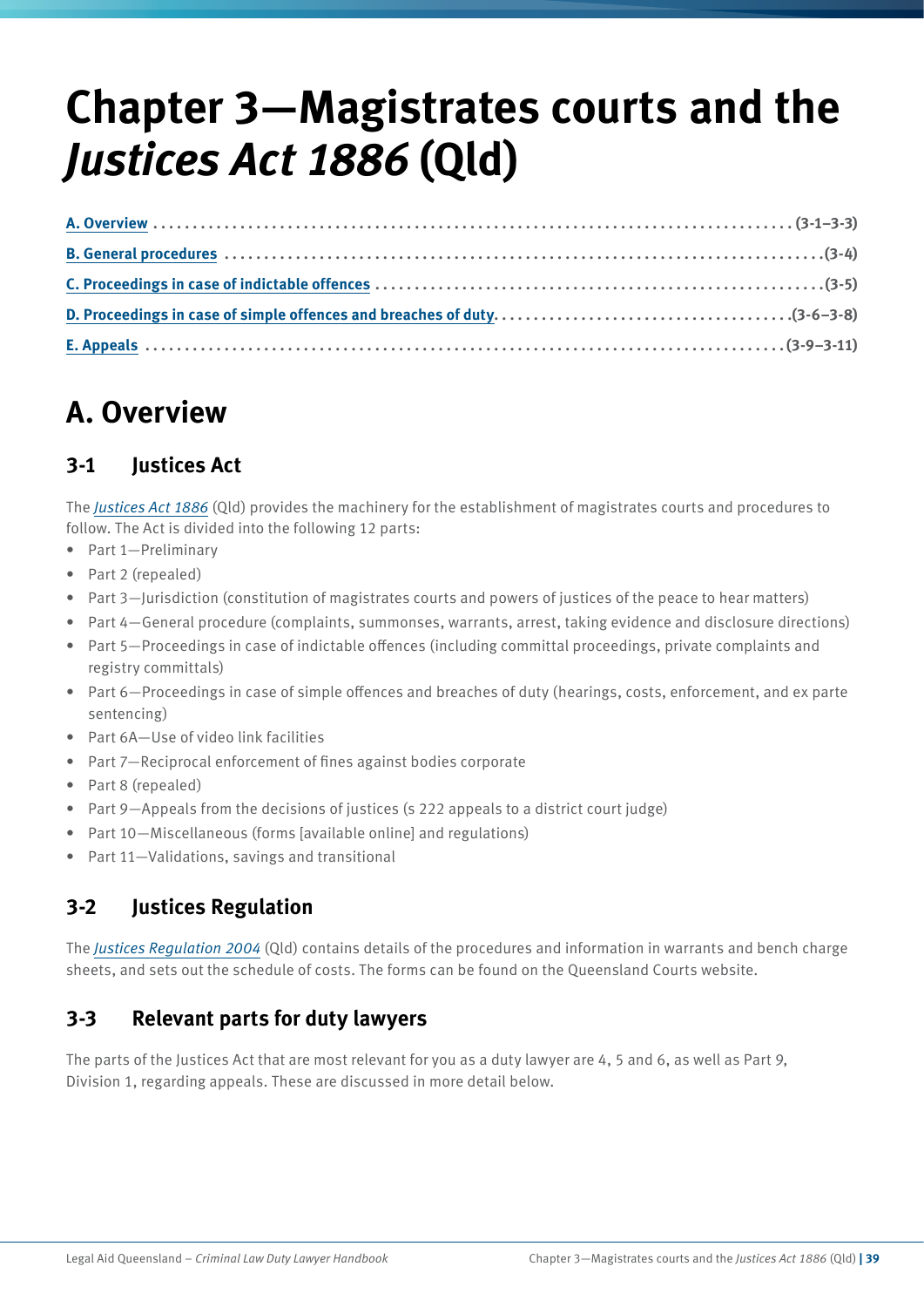# **B. General procedures**

#### **3-4 General procedures**

Under Part 4 of the Justices Act, all proceedings must be commenced in writing except where the defendant is arrested without warrant. When the defendant appears, further charge sheets can be handed up, with consent (s 42). Each complaint may contain only one matter (s 43). The complaint must contain sufficient description of the offence and be served on the defendant (s 47). Complaints can be amended (s 48).

With regard to simple offences and breaches of duty, a 'complaint must be made within 1 year from the time when the matter of complaint arose'. However, if the indictable offences are discontinued and substituted with summary offences, the limitation period is two years (s 52).

Division 5 deals with summonses, particularly their content and service. For you, these will arise most often in relation to proceedings instituted by either the Department of Corrective Services for breaches of community-based orders or the Commonwealth Director of Public Prosecutions for Centrelink prosecutions.

Divisions 6 and 6A deal with warrants and computer warrants. For you, the most relevant section is s 59 'Warrant in the first instance', which is used when the police or prosecuting authority wish to initiate proceedings but cannot find the person to serve or arrest them. It enables the prosecuting authority to obtain a warrant of first instance, ordering police to apprehend the person and take them into custody.

Under s 65, when a person is arrested without warrant and taken into custody, they must be brought before a court 'to be dealt with according to law as soon as practicable after the person is taken into custody'. In *Williams v R* (1986) 161 CLR 278; [\[1986\] HCA 88](http://www.austlii.edu.au/au/cases/cth/HCA/1986/88.html), it was held that, while police were allowed to question a person in custody, it was unlawful to delay their appearance before a court for the purpose of questioning, as they had not detained the person for the purpose of bringing the suspect before a court as soon as practicable.

See also s 552 of the *[Criminal Code Act 1899](http://www.legislation.qld.gov.au/LEGISLTN/CURRENT/C/CriminCode.pdf)* (Qld), which states that '[i]t is the duty of a person who has arrested another upon a charge of an offence to take the person forthwith before a justice to be dealt with according to law'. In *Michaels v R* (1995) 184 CLR 117; [\[1995\] HCA 8,](http://www.austlii.edu.au/au/cases/cth/HCA/1995/8.html) it was held that it was unlawful for a police officer to delay taking an arrested person before a justice to question the person or make further enquiries.

Division 7 of the Justices Act allows courts to be closed proceedings or exclude people, if appropriate, and prohibits people taking photographs etc in the courtroom.

Divisions 8, 9 and 10 permit legal representatives to appear. They describe the way evidence is taken, and the summonsing and calling of witnesses.

Division 10A is an important division regarding seeking disclosure of material from prosecutors, and includes provision for listing matters for a directions hearing (s 83A) to obtain orders for disclosure and other matters.

Division 11 permits remands and adjournments, including verbally.

The court has a general power to remand any person charged with an indictable offence due to the absence of witnesses or any other reasonable cause, but cannot remand the defendant in custody for more than eight days at any one time without the defendant's consent (s 84).

The court also has the power to adjourn the hearing of any simple offence or breach of duty to a particular time and place if it gives the parties to the complaint reasonable notice of the hearing's time and place (s 88(1)).

The court may remand the defendant in custody or admit them to bail, or allow the defendant to go at large (s 88(2)). The court may make any order in relation to the adjournment costs that it believes just (s 88(3)).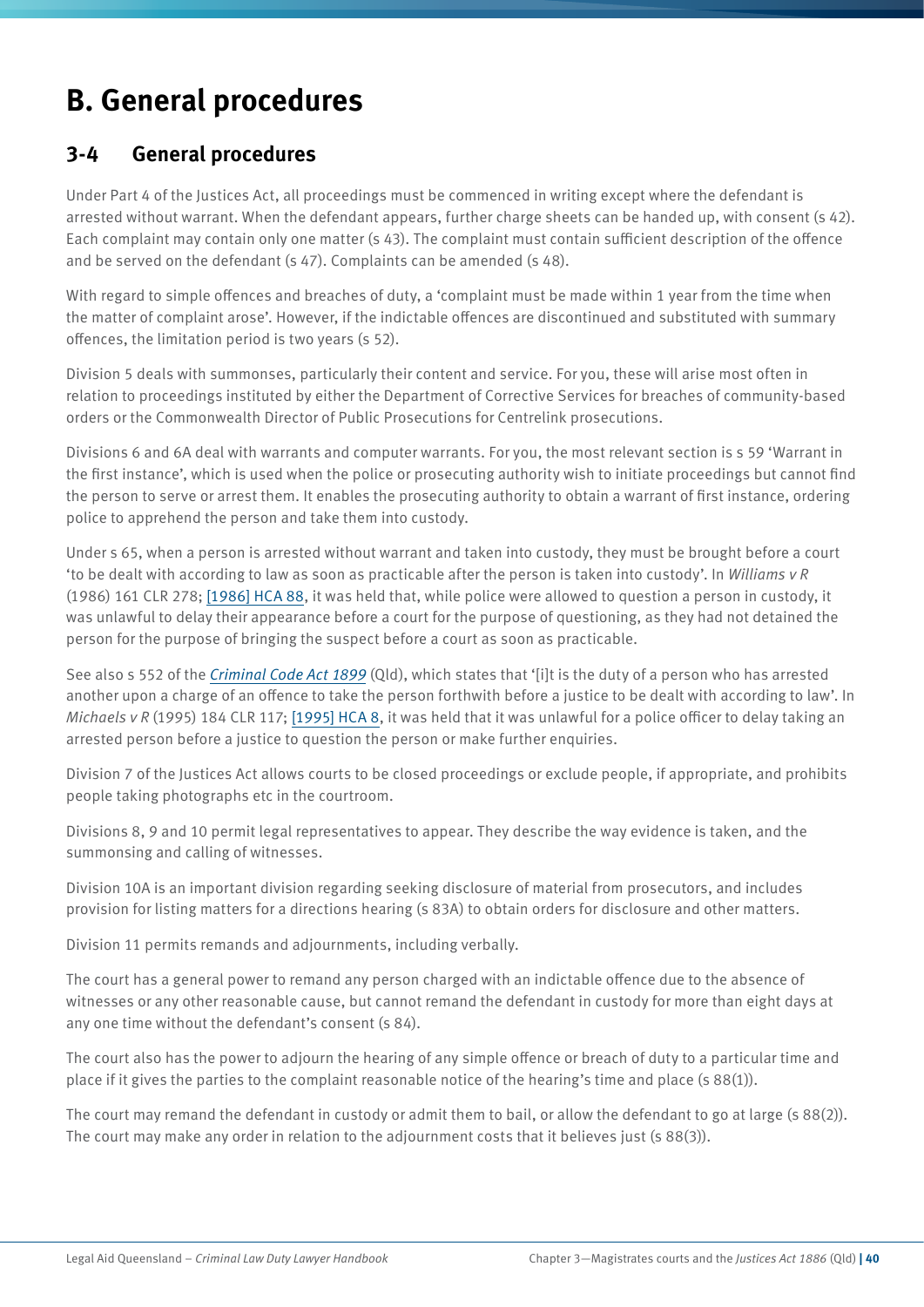# **C. Proceedings in case of indictable offences**

#### **3-5 Proceedings in case of indictable offences**

Part 5 of the Justices Act covers proceedings in the case of indictable offences.

Division 2—Private complaints

Duty lawyers do not act in these matters.

Division 3—Committals

Duty lawyers do not act in committal proceedings, even for a full hand-up committal.

# **D. Proceedings in case of simple offences and breaches of duty**

#### **3-6 Proceedings in case of simple offences and breaches of duty**

The divisions in Part 6 of the Justices Act are important for and relevant to you as a duty lawyer.

Generally, 'a complaint of a simple offence or breach of duty shall be heard or determined at a place appointed for holding Magistrates Courts within the district within which the offence or breach of duty was committed' (s 139(1) (a)). Such complaint can also be heard 'at a place appointed for holding Magistrates Courts within the district within 35km of the boundary of [the Magistrates Court district in] which the offence or breach of duty was committed'  $(s 139(1)(b)).$ 

There are exceptions regarding offences involving vehicles, vessels or aircraft in the course of the journey (s  $139(1)(c)$ ) and (d)). However, the court can adjourn the hearing to any other place in Queensland if it would be more convenient (s 139(2)). If there are two or more places within a magistrates court district appointed for holding magistrates courts, the court may adjourn the hearing to one of these places if more convenient (s 140(1)).

Division 2 deals with ex parte sentences. (Note: Duty lawyers do not appear on these.) These situations arise when a complainant or defendant fails to appear on a complaint, or simple offence or breach of duty. If the complainant does not appear, the complaint can be dismissed (s 141). If the defendant does not appear, the court can:

- hear the matter in their absence (ex parte)
- issue a warrant
- sentence in their absence if they have sent written notice to the court of a guilty plea to be entered if s 146A has been complied with, or
- adjourn the matter  $(s 142(1))$ .

A court cannot disqualify a person's driver licence or imprison them in their absence (s 142(2)). Section 142A further clarifies the procedures for sentencing a person in their absence. The court must be satisfied that the defendant was properly aware of the court date; was properly served with a notice to appear; or signed a bail undertaking to that effect.

These sections are subject to s 146A, which prevents ex parte sentences on:

- (a) 'an offence that is also triable on indictment; or
- (b) an offence prescribed by regulation for the purposes of this paragraph; or

an offence in relation to which another Act requires the court or justices to proceed in a way different from that provided by this section'.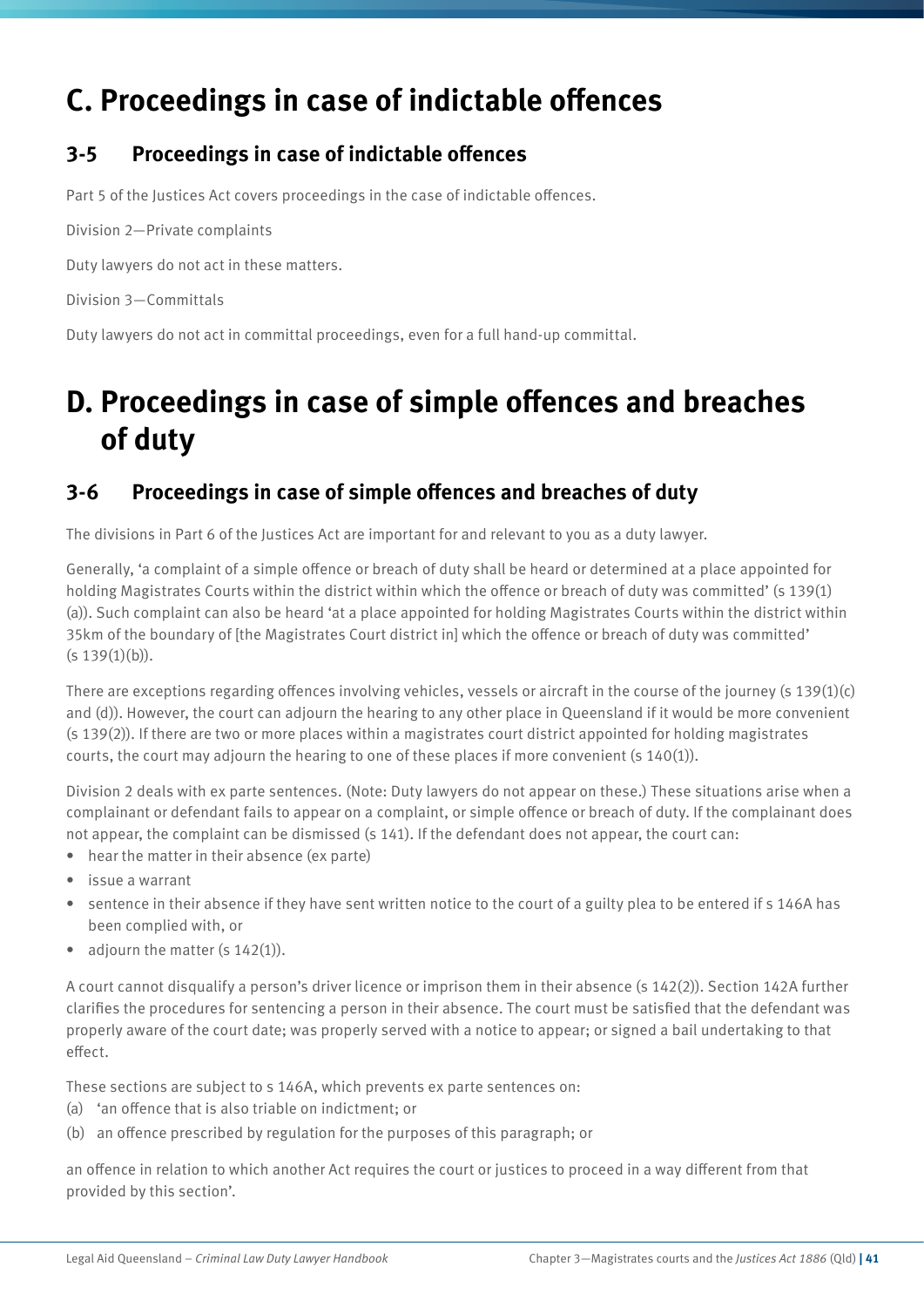### **3-7 Defendant to be asked to plead**

The court is required to ask the defendant to plead to a complaint and, if they plead guilty, the court must then enter a conviction and deal with the defendant according to law (s 145). Some magistrates follow this procedure strictly and ask the defendant personally, rather than the duty lawyer, for their plea. You should tell the defendant this before they appear in court. You are required to allow defendants to enter their own plea. All proceedings should be recorded electronically, which prevents difficulties later regarding whether the defendant's plea was voluntary. See *Brown v Qld Police Service* [\[2011\] QDC 301](http://archive.sclqld.org.au/qjudgment/2006/QCA06-123.pdf) for authority that the charges must be read to the defendant and that they must enter their own pleas.

#### **3-8 Court can re-open proceedings**

If a court convicts a defendant and imposes a penalty contrary to law; fails to impose a penalty that conforms with the law; or imposes a sentence decided on a clear factual error of substance, the court may re-open the proceedings either of its own motion or on a party's application. After allowing the parties to be heard, the court may amend the order made on the complaint and impose a penalty that conforms with the law or accounts for the factual error (*[Penalties and Sentences Act 1992](http://www.legislation.qld.gov.au/LEGISLTN/CURRENT/P/PenaltASenA92.pdf)* (Qld), s 188).

If a court convicts or makes an order based on or containing an error of fact, the court may set aside the conviction, or vacate or vary the order, to conform with the facts (s 147A(2). This can include setting aside, or vacating or varying, an order if the court is 'satisfied that—

- (a) the conviction or order has been recorded or made against the wrong person; or
- (b) the summons issued upon the complaint…did not come to the knowledge of the defendant; or
- (c) the defendant…has previously been convicted of the offence, the subject of the complaint' (s 147A(3)).

However, this subsection does not limit the court's power under s 147A(2) of the Justices Act. Any application under s 188 of the Penalties and Sentences Act or s 147A(2) of the Justices Act must be made within 28 days after the conviction or order date, or at such time as the court may allow (Penalties and Sentences Act, s 188(5), and Justices Act, s 147A(5)).

# **E. Appeals**

Under Part 9, Division 1 of the Justices Act, if you believe that a sentence is 'manifestly excessive', you can file an appeal against the sentence and apply for appeal bail, particularly where you can do this in the same day.

### **3-9 Offences dealt with summarily**

Under s 222 of the Justices Act, a person convicted of an offence in the magistrates court (whether summary or indictable) has a right of appeal to the district court. They must bring appeals to the district court within one month  $(s 222(1)).$ 

However, a defendant cannot appeal against conviction if they pleaded guilty or admitted the truth of a complaint, including under s 651 of the Criminal Code, 'Plea of guilty' (s 222(2)).

'To start the appeal, the appellant must file a notice of appeal in a District Court registry in the district in which the appeal must be heard' (s 222(3)).

'For this section, an appellant is taken to have filed the notice of appeal in the District Court registry—

- (a) if the District Court registry is more than 50km from the place where the order was made; and
- (b) the appellant gives the notice of appeal to the relevant clerk of the court' (s  $222(4)$ ).

Note: If the appellant is in custody and subject to s 116(2) and (3) of the *[District Court of Queensland Act 1967](http://www.legislation.qld.gov.au/LEGISLTN/CURRENT/D/DistrictCtA67.pdf)* (Qld), 'the appeal must be heard in the District Court district where the appellant is in custody' (s 222(9)). Under